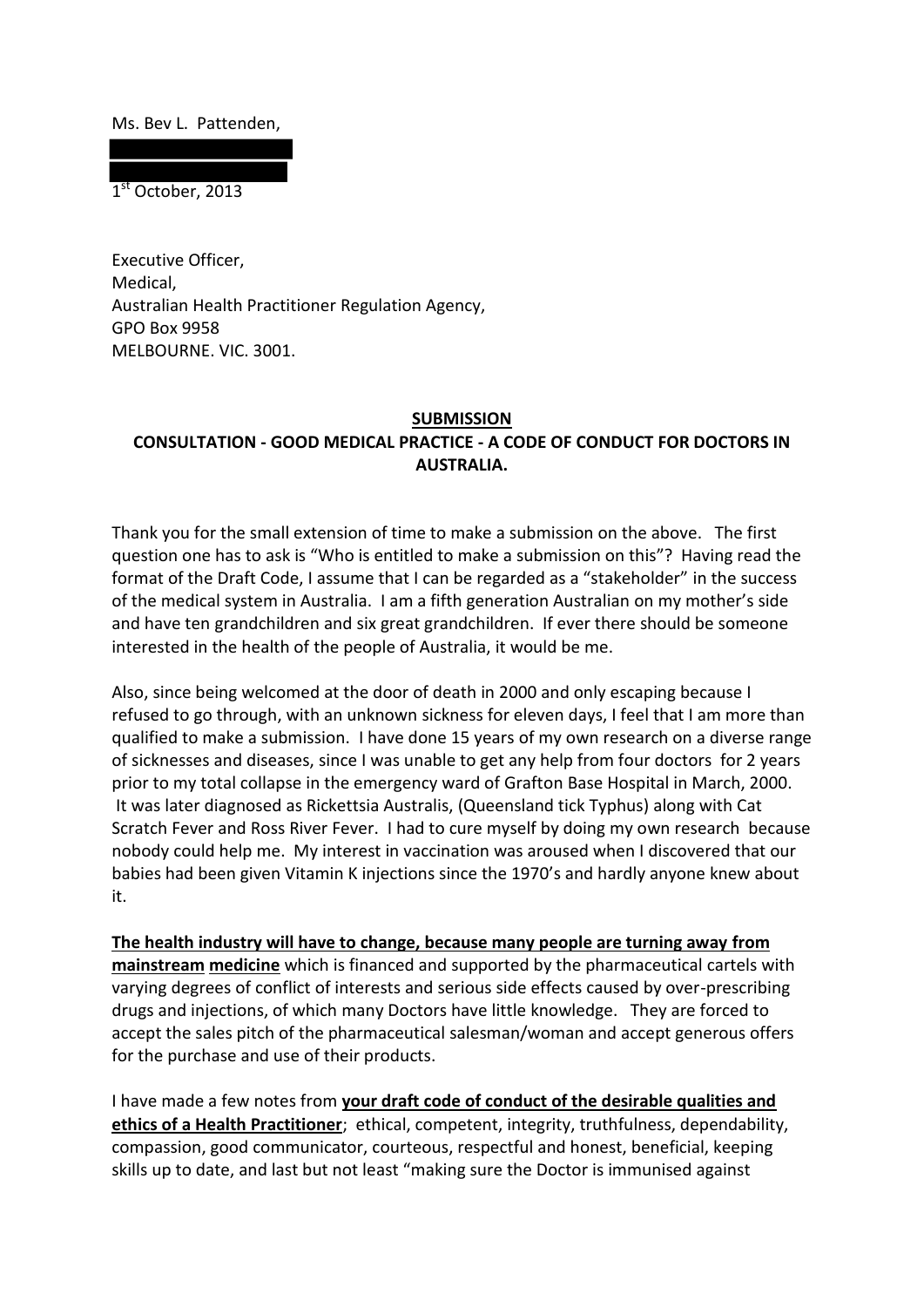relevant communicable diseases" This is where all the desirable qualities seem irrelevant, because no doctor can retain these qualities while injecting deadly diseases, highly toxic metals, cancer causing substances, toxic chemicals, live and GM viruses, bacteria, contaminated serum, animal viruses, toxic de-contaminants and adjuvants, untested antibiotics, bovine (cow) avian (chicken) and monkey viruses, thiomersal, polysorbate 80, etc.etc.etc. into another human being, or keeping quiet when poisonous fluoride is being added to our water with serious health implications.

We have a worrying increase in neurological problems of all ages and immune systems being destroyed or compromised by these two procedures which are readily accepted and promoted by the AMA and governments. Something has gone seriously wrong with our health system and change is required, immediately.

How could any doctor, or for that matter nurse, or coroner fail to speak out when they see a perfectly healthy baby/toddler turn into "another child" with outrageous behaviour, unable to focus, unable to sleep, and sometimes die after vaccination, and still persist in their indoctrinated teaching about vaccines. **The "vaccination controversy" has raged for centuries** from the time of Edward Jenner around 1796 until today, where people are now able to search the internet for all sides to this debate and come to their own conclusions as to whether vaccinations are safe.

*"Pioneers of Science and Discovery" Edward Jenner and Vaccination. By AJ Harding Rains. 1974 (P.66)*

*"It took ten years for the practice to become acceptable generally, and for Jenner these were ten hard years of contending with antagonistic physicians and surgeons and with the general misunderstanding about the true cow pox and the technique required. He had to cope with the snubs, the public ridicule, the claims of prior discovery, the setting up of enquiries, and the fortunes of various vaccine institutes. Among the medical antagonists the first was the physician to the Empress of Austria, a Dr Ingenhouse, who happened to be visiting England. He based his attack on the report of one farmer who said he had contracted smallpox after a previous infection with cow pox. Neither farmer nor physician could identify or define true cow pox".*

**Vaccination and fluoridation have always been controversial matters** and both procedures are being seriously questioned by many. It is now easier for the people to do their own research and we are able to question whether the love of money and power is more important to many involved, rather than the good health of the nation and its people.

Just as there is a compulsory reporting system in place for children who have been abused, there must also be the same **compulsory reporting for damage or death being suspected after vaccination**.

It is believed that only 10% are reported and this figure appears to be somewhat accurate with a shocking figure **of one in 25 children (that is 3.9%) being severely disabled** (age 0-14) in 2010 according to figures gleaned from the Australian Health & Welfare websites and reports.